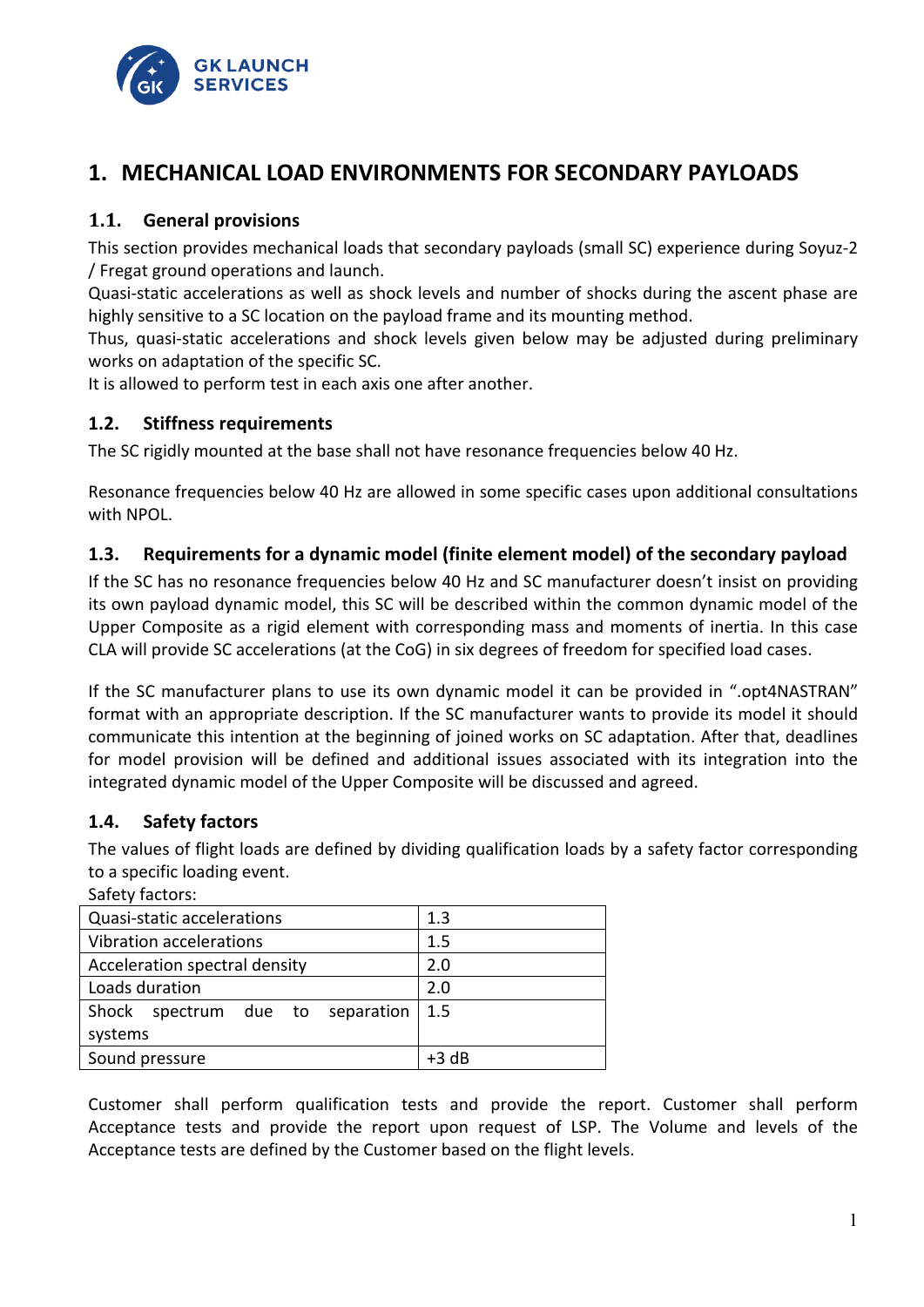### **1.5. Quasi-static accelerations**

Below are preliminary (conservative) levels for qualification quasi-static loads to be considered for the purpose of SC strength analysis and qualification.

Final levels of quasi-static accelerations are confirmed via coupled (along with LV) load analysis.

Qualification values for linear quasi-static accelerations are to be taken equal to 10g in the flight axis and to 5g…9g in each of lateral directions; exposure time is 10 minutes in each axis.

The specific value of lateral accelerations will be defined for the SC depending on its mass and inertia properties and the way of its mounting on the adapter of the Upper stage.

Note 1: The values of max accelerations in lateral axes should be specifically defined for loading environment of a particular SC depending on its mass and inertia properties and the way of its mounting on the adapter of the Upper Stage.

Note 2: It is allowed to replace quasi-static tests by sine vibration at a frequency of 0,25...0,3·F1, where F1 is the first natural frequency.

These tests can be performed in the mode of usual sine vibration with constant amplitude at the frequency chosen from the abovementioned range, or in the "Sine Burst" mode. In this case, it is required to perform first the test at flight loads during:

- 180 sec in the flight axis ( $T_{\text{FULL}}$ =180 sec);
- 30 sec in each lateral axis ( $T_{SIDE}$ =30 sec),

To demonstrate strength margin these modes shall be followed by qualification loads applied during 2-3 sec (proof strength).

### **1.6. Vibration loads**

Qualification levels of vibrations at SC attachment points to the adapter in each of three orthogonal directions are given:

- in Table 1 for sine vibration within the frequency range up to 20 Hz (vibration acceleration varies linearly within each frequency sub-range);

- in Table 2 for random vibrations within frequencies from 20 Hz to 2000 Hz (changes of Spectral Density vs Frequency within each frequency band is linear when a logarithmic scale is used for both frequency and PSD).

|                            |               | Frequency band, Hz                                       |           |               |           |  |
|----------------------------|---------------|----------------------------------------------------------|-----------|---------------|-----------|--|
|                            | Duration, sec |                                                          |           |               |           |  |
| Flight events (operational |               | $1 - 2$                                                  | $2 - 5$   | $5 - 10$      | $10 - 20$ |  |
| phase)                     |               | Amplitude of vibration accelerations, $g$ ( $g = 9.81$ ) |           |               |           |  |
|                            |               | m/s <sup>2</sup>                                         |           |               |           |  |
| Operation of LV stages     | 600           | $0,3-0,5$                                                | 0,5       | $0, 5 - 1, 0$ | 1,0       |  |
| Operation of Fregat upper  |               |                                                          |           |               |           |  |
| stage engines              | 875           | $0, 2 - 0, 3$                                            | $0,3-0,4$ | $0,4-0,5$     | 0,5       |  |
|                            |               |                                                          |           |               |           |  |

### **Table 1:** Sine vibration qualification levels

#### Notes:

1. If natural frequencies of a spacecraft are above 40 Hz and quasi-static qualification tests were performed, it is allowed to omit vibe tests at frequencies up to 20 Hz.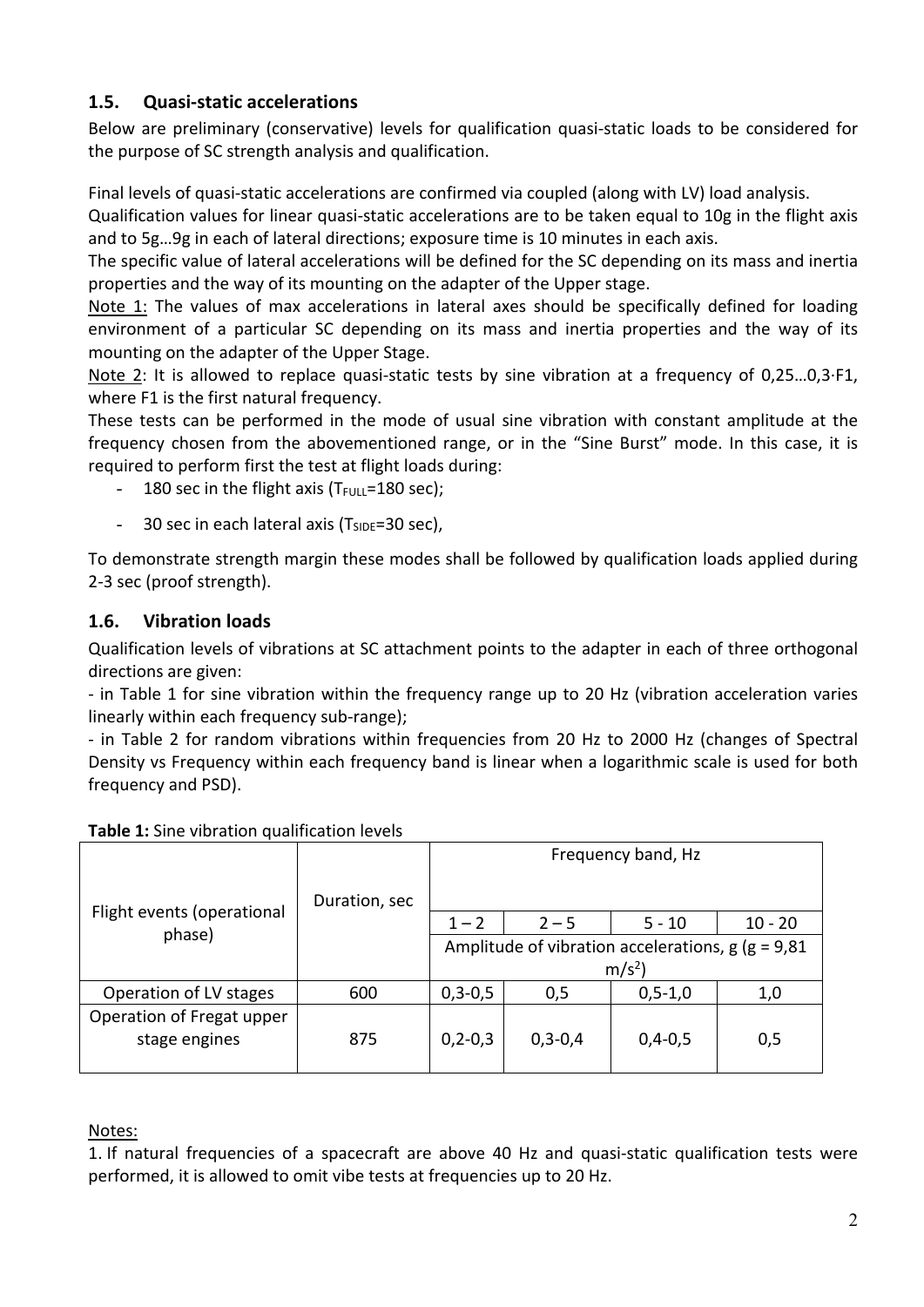2. If SC is turn-off during the "Upper Stage Operation", it is allowed to omit tests for this flight event.

| Flight events                                 |                        | Frequency sub-range, Hz |               |                  |                                                |                    |                    |                        |
|-----------------------------------------------|------------------------|-------------------------|---------------|------------------|------------------------------------------------|--------------------|--------------------|------------------------|
| (operational<br>phase)                        | Phase<br>Duration, sec | 20-50                   | $50 -$<br>100 | 100-<br>200      | $200 -$<br>500                                 | $500 -$<br>1000    | 1000-<br>2000      | Acceleration<br>RMS, g |
|                                               |                        |                         |               |                  | Acceleration spectral density (ASD), $g^2$ /Hz |                    |                    |                        |
| Operation of LV                               | 120                    | 0.02                    | 0.02          | $0.02 -$<br>0.05 | 0.05                                           | $0.05 -$<br>0.025  | $0.025 -$<br>0.013 | 7.42                   |
| stages                                        | 480                    | 0,02                    | 0,02          | 0,02             | $0,02 -$<br>0,008                              | $0,008 -$<br>0,004 | $0,004 -$<br>0,002 | 3.58                   |
| Operation of<br>Fregat upper<br>stage engines | 875                    | 0,004                   | 0,004         | 0,004            | 0,004                                          | 0,004              | $0,004 -$<br>0,002 | 2.59                   |

**Table 2:** Random vibration qualification levels

Notes:

1. If SC is turn-off during the "Upper Stage Operation", it is allowed to omit tests for this flight event. 2. During vibration tests, notching is allowed at resonance frequencies. To agree particular notches with NPOL the SC manufacturer must send a request providing reasons for required notches. If the issue is related to qualification of specific equipment it is necessary to provide qualification levels of this equipment.

# **1.7. Shocks**

During flight operations, secondary payloads are exposed to shock loads generated by separation systems of LV stages and by the separation system of a specific SC.

1.7.1 Shock qualification levels in all axes produced by LV separations systems are given in table 3. The shock levels are given for  $Q = 10$ . Number of shocks is equal to 5.

**Table 3:** Shock qualification levels in all axes produced by LV separation systems

| Frequency, Hz                     | 100-200   | 200-500 | 500-1000 | 1000-2000 | 2000-5000 |
|-----------------------------------|-----------|---------|----------|-----------|-----------|
| Shock response spectrum $A_s$ , g | $30 - 60$ | 60-255  | 255-750  | 750       | 750-1500  |

1.7.2. When using a secondary payload customer provided separation system, the shock spectrum is specified by the manufacturer of the separation system. It is to be agreed with NPOL.

# **1.8. Acoustic loads**

During the launch small spacecraft are exposed to sound pressure. Acoustic levels under the fairing (peak flight acoustic loads and duration) are given in Table 5.

**Table 5**

| The center frequency within<br>the octave band Hz | Sound pressure level, dB<br>(datum point $2\times10^{-5}$ Pa) | Duration, s |
|---------------------------------------------------|---------------------------------------------------------------|-------------|
| 31.5                                              | 132                                                           |             |
| 63                                                | 137                                                           |             |
| 125                                               | 140                                                           |             |